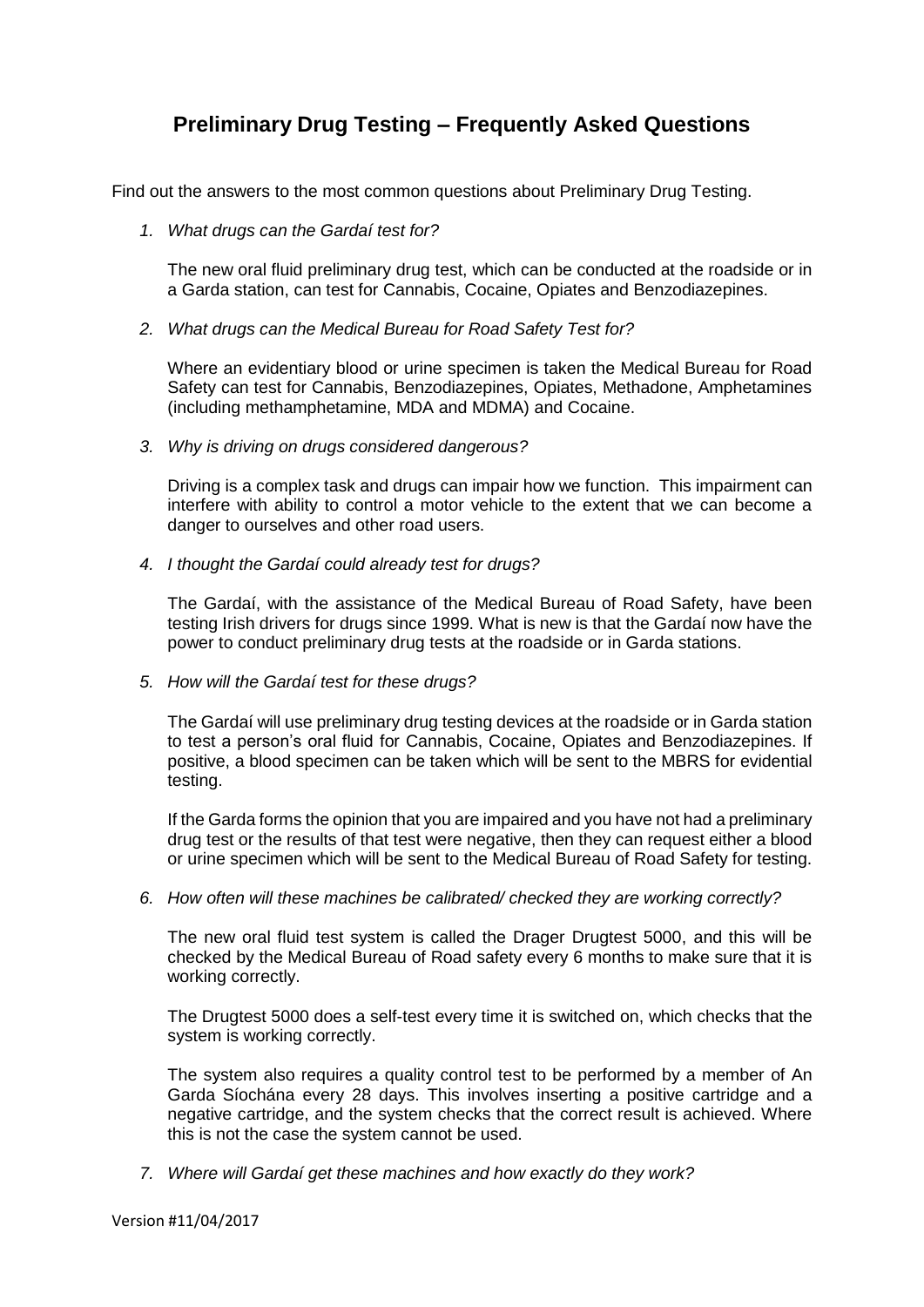A statutory function of the Medical Bureau of Road Safety is to approve, supply and test systems for preliminary drug testing to An Garda Síochána. To this end the Medical Bureau of Road Safety will supply the Drager Drugtest 5000 to the Gardaí.

The system uses a technique called lateral flow immunoassay to detect the presence or absence of drugs at or above a predefined concertation limit.

## *8. What will I have to do at these check points?*

Similar to a Mandatory Alcohol Testing Checkpoint, the new law allows for a Mandatory Intoxicant Testing Checkpoint. This means that the Gardaí can now test for alcohol and drugs at the roadside. In addition to being breathalysed for alcohol, a person may now be asked to provide an oral fluid sample by using the swab to collect the oral fluid from inside their mouth. The Garda may also carry out an impairment test.

## *9. What happens if I refuse to take part in the preliminary drug test?*

Refusal to provide an oral fluid sample is an offence which can on conviction lead to a €5,000 fine or imprisonment for a term not exceeding 6 months or to both a fine and imprisonment.

*10. How long will the test take?* 

The oral fluid test will take approximately 10 minutes. It takes about 1 minute to collect the required amount of oral fluid. Once the oral fluid is collected then the cartridge is placed into the Drugtest 5000. It then takes 8 minutes to provide a result.

11. Will I be arrested if my oral fluid is positive for drugs?

If your oral fluid tests positive for cannabis or cocaine you will be arrested and brought to the station where a blood specimen will be collected and sent to the MBRS for analysis.

If your oral fluid tests positive for benzodiazepines or opiates and the Garda is of the opinion that you are impaired you will be arrested and brought to the station where a blood specimen will be collected and sent to the MBRS for analysis.

If your oral fluid tests positive for benzodiazepines or opiates and the Garda is of the opinion that you are not impaired you are not committing an offence and can drive on.

If my oral fluid is negative for drugs?

If your oral fluid tests negative but the Garda is of the opinion that you are impaired due to some other drug that the device doesn't pick up (e.g. amphetamines) you will be arrested and brought to the station where a blood or urine specimen will be collected and sent to the MBRS for analysis.

If your oral fluid tests negative but the Garda is of the opinion that you are not impaired, you are free to go.

12. Are there limits for cannabis, cocaine and heroin in the legislation?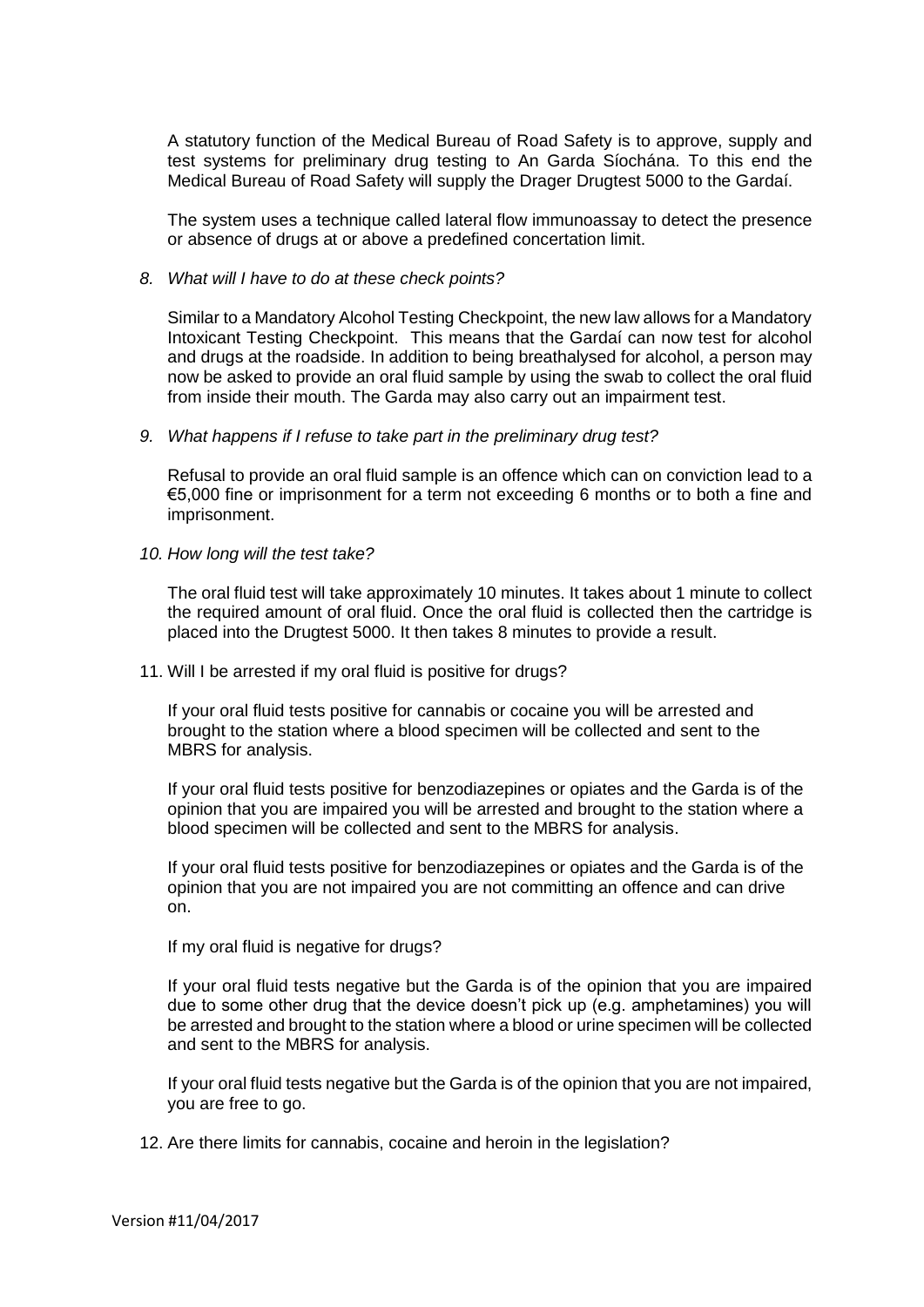Under the new legislation there are thresholds set for cannabis, cocaine and heroin. It is an offence to drive while over the threshold and the Garda does not need to prove impairment.

13. Will I lose my licence if I test positive?

If you are convicted in court for drug driving you will be disqualified from driving. It is up to the judge to decide how long to disqualify you for. Minimum disqualification periods are laid down in the legislation.

14. How many people have been caught drug driving in Ireland?

In 2016 the Medical Bureau of Road Safety tested 1,225 specimens for drugs and 800 (65%) specimens were confirmed to have a drug present.

15. Is drug driving a recognised international problem?

A recent report published by the European Traffic Safety Council titled 'Preventing Drug Driving in Europe' looked at the prevalence of psychoactive drugs in the driving population and this reported that the DRUID project in 2012 estimated that the EU mean prevalence amongst the general driving population for all investigated illicit drugs was 1.95%, and for medicines was 1.36%.

A further survey in 2015 stated that 11% of respondents self-declared that they had driven after using illicit drugs and 22% had driven after taking medicines that carried a warning that the drug might influence their ability to drive.

16. Why is this only being brought in now?

Technology for preliminary drug testing outside of the laboratory has improved considerably in the last number of years to the point that it is now an internationally acceptable for testing drivers. The introduction of this policy in Ireland was underpinned in the Road Traffic Act 2016, which was passed in December 2016 and provided the powers to allow the Gardaí to carry out preliminary drug testing.

17. How does our new system compare to international practice?

The proposed system, the Drager Drugtest 5000 is in use internationally for the enforcement of road traffic law. The system is in use in Germany, Norway, Denmark, Spain, Australia, England, Wales, Italy, Ukraine and the USA.

18. What are the penalties for drug driving?

The penalty for drug driving is the same as for drink driving – a maximum of  $\epsilon$ 5,000 fine and up to 6 months imprisonment on summary conviction.

In terms of disqualification periods, for those convicted of the new offence of being above the threshold for cannabis, cocaine and heroin with no proof of impairment necessary by the Gardaí, the disqualification period is **not less than** 1 year for the first offence and **not less than** 2 years for the second or subsequent offence.

For the existing offence of drug driving while impaired, there is no change to the penalty or disqualification periods which are a minimum of 4 years for a first offence and 6 years for a second or subsequent offence.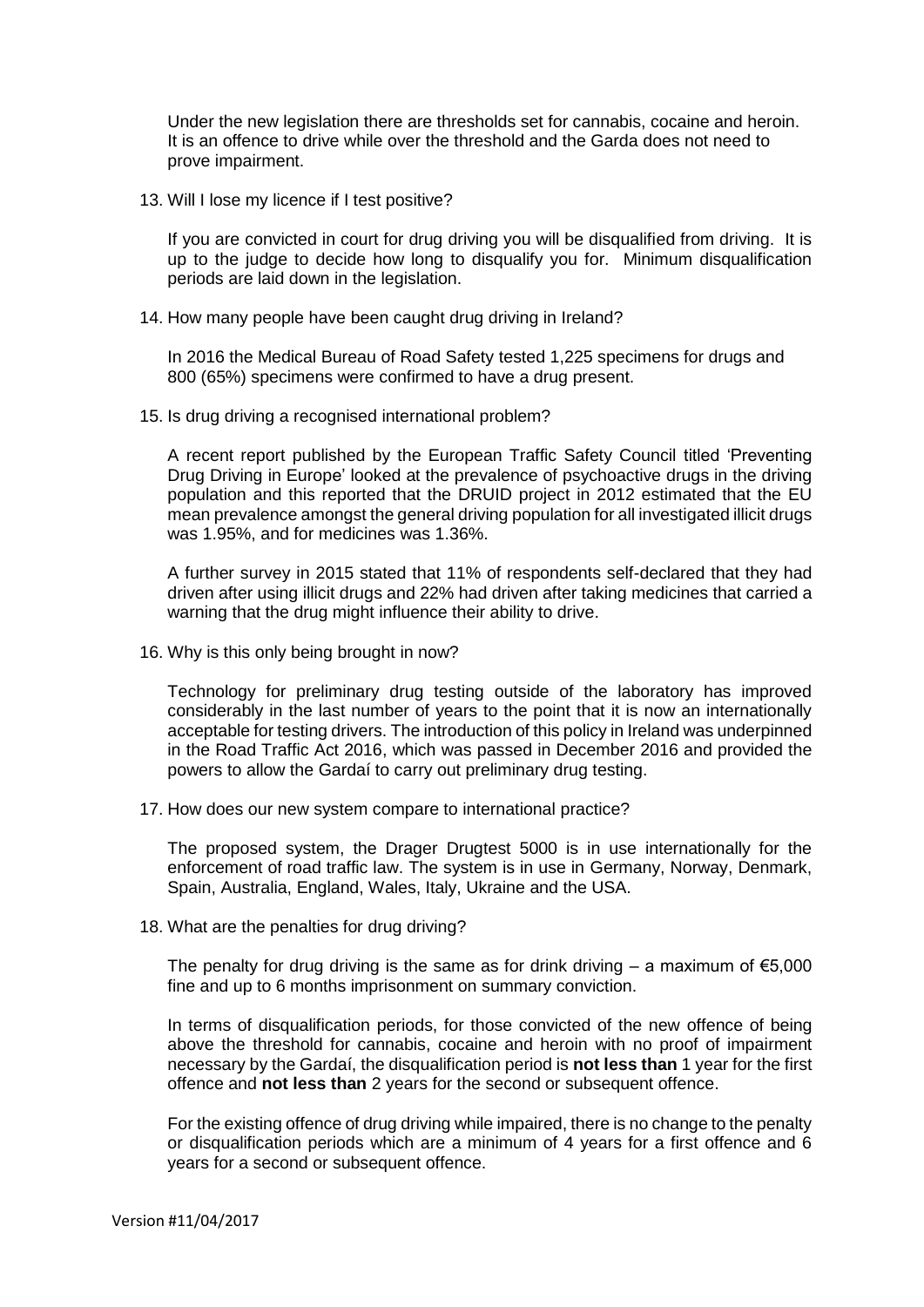19. Can I get a second opinion on my test results?

Where a person provides a specimen of blood or urine for evidentiary purposes, the specimen is divided in 2 sealed containers – one sealed container is sent to the MBRS for analysis and the other is offered to the person who may seek to have their own analysis carried out on the specimen.

20. Will the preliminary roadside test stand up in court / be used in court?

The roadside test is not evidentiary; it is only a preliminary test, like the roadside breath test. A further specimen of blood or urine will be required which will be taken in the Garda station and analysed by the MBRS and the results of that test will be used in court as evidence.

21. What is the training process that the Gardaí have undergone to be able to conduct these tests?

The Gardaí and the Medical Bureau of Road Safety are delivering the training for this. The Medical Bureau of Road Safety have provided technical training in the use of the Drager Drugtest 5000 and An Garda Síochána are providing training in the legal and operational requirements.

## **Questions on medicines, drugs and driving:**

22. Will I test positively from taking over-the-counter medicine e.g. aspirin/cold and flu medicine?

Most over the counter medicines will not be detected by the new oral fluid test.

However, Codeine, which is contained in products like Neruofen Plus® and Solpadeine® is an opiate and is detectable in oral fluid after use. This is not a problem if you are not impaired. Codeine does have the ability to cause impairment which could affect your ability to drive safely. Medicines which can cause drowsiness such as antihistamines which are in some cold and flu remedies may impair your ability to drive safely.

Follow the advice provided by your Doctor and/or pharmacist when taking any medicines and always read the patient information leaflet which will advise on recommended dosages and whether the medicine can affect your ability to drive.

- 23. Will herbal medications show up in the test? In general herbal medicines will not show up in the test. However, if the herbal product contains a drug that can cause impairment it may be detected by the Medical Bureau of Road Safety in its analysis.
- 24. What should I do if I'm taking medication and not sure whether it affects my driving? Who can I talk to about my medication?

Follow the advice provided by your Doctor and/or pharmacist when taking any medicines and always read the patient information leaflet which will advise on recommended dosages and whether the medicine can affect your ability to drive. See the RSA leaflet on 'Medicines and Driving'.

25. Can't cannabis stays in your system for days after you smoke it?